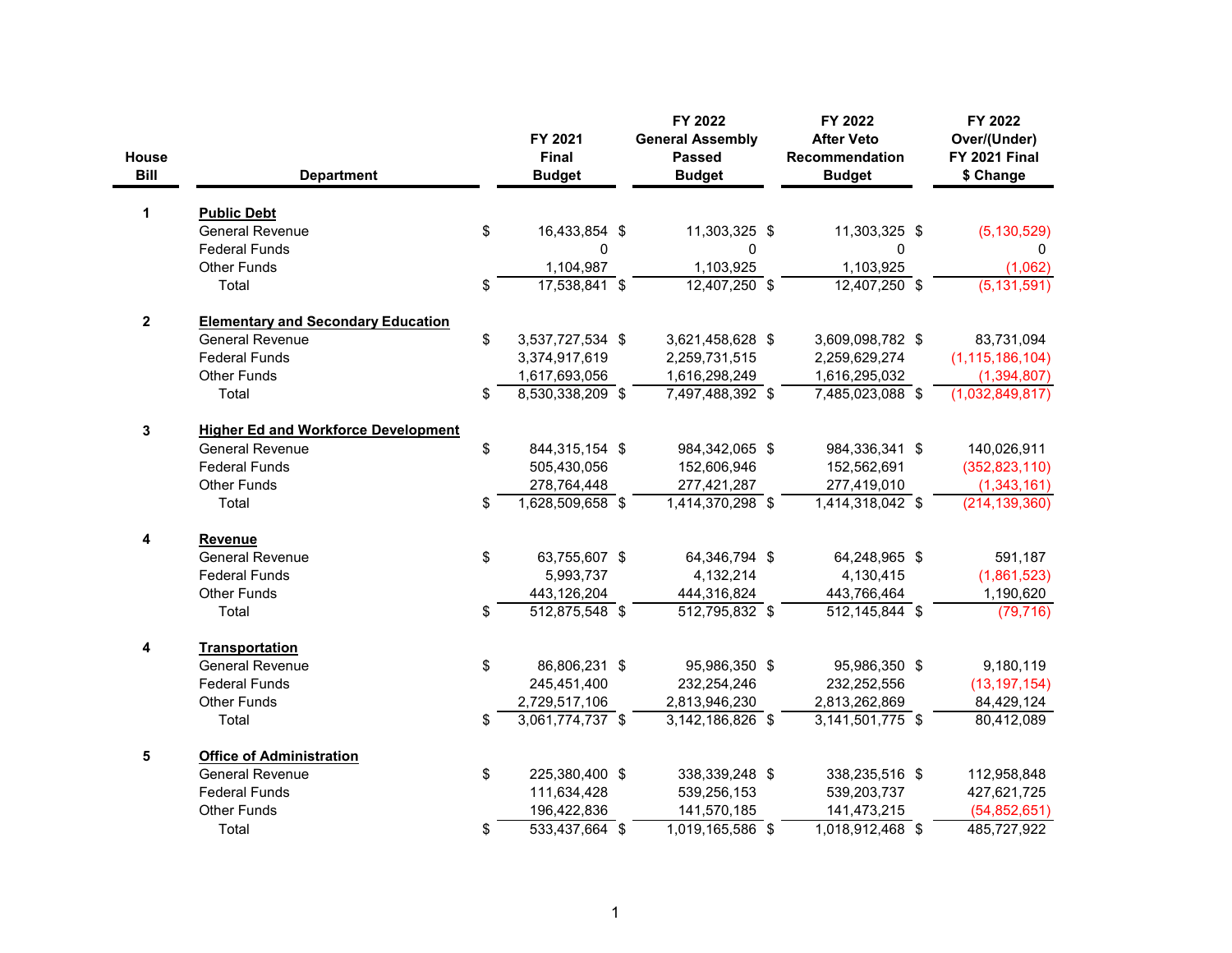| <b>House</b><br><b>Bill</b> | <b>Department</b>           | FY 2021<br>Final<br><b>Budget</b> | FY 2022<br><b>General Assembly</b><br><b>Passed</b><br><b>Budget</b> |               | FY 2022<br><b>After Veto</b><br><b>Recommendation</b><br><b>Budget</b> | FY 2022<br>Over/(Under)<br><b>FY 2021 Final</b><br>\$ Change |
|-----------------------------|-----------------------------|-----------------------------------|----------------------------------------------------------------------|---------------|------------------------------------------------------------------------|--------------------------------------------------------------|
| 5                           | <b>Employee Benefits</b>    |                                   |                                                                      |               |                                                                        |                                                              |
|                             | <b>General Revenue</b>      | \$<br>698,562,137 \$              | 723,661,704 \$                                                       |               | 723,661,704 \$                                                         | 25,099,567                                                   |
|                             | <b>Federal Funds</b>        | 328,208,404                       | 302,296,185                                                          |               | 302,296,185                                                            | (25, 912, 219)                                               |
|                             | <b>Other Funds</b>          | 227,106,762                       | 230,588,841                                                          |               | 230,588,841                                                            | 3,482,079                                                    |
|                             | Total                       | \$<br>1,253,877,303 \$            | 1,256,546,730 \$                                                     |               | 1,256,546,730 \$                                                       | 2,669,427                                                    |
| 6                           | <b>Agriculture</b>          |                                   |                                                                      |               |                                                                        |                                                              |
|                             | <b>General Revenue</b>      | \$<br>5,552,309 \$                | 7,730,587 \$                                                         |               | 7,720,117 \$                                                           | 2,178,278                                                    |
|                             | <b>Federal Funds</b>        | 26,217,809                        | 26,908,015                                                           |               | 26,902,363                                                             | 690,206                                                      |
|                             | <b>Other Funds</b>          | 27,294,338                        | 27,820,513                                                           |               | 27,784,822                                                             | 526,175                                                      |
|                             | Total                       | \$<br>59,064,456 \$               | $62,459,115$ \$                                                      |               | 62,407,302 \$                                                          | 3,394,659                                                    |
| 6                           | <b>Natural Resources</b>    |                                   |                                                                      |               |                                                                        |                                                              |
|                             | <b>General Revenue</b>      | \$<br>23,749,386 \$               | 31,368,405 \$                                                        |               | 31,352,183 \$                                                          | 7,619,019                                                    |
|                             | <b>Federal Funds</b>        | 79,522,959                        | 66,776,449                                                           |               | 66,733,183                                                             | (12, 746, 510)                                               |
|                             | <b>Other Funds</b>          | 523,363,326                       | 521,769,040                                                          |               | 521,635,033                                                            | (1,594,286)                                                  |
|                             | Total                       | \$<br>$626,635,671$ \$            | 619,913,894 \$                                                       |               | 619,720,399 \$                                                         | (6,721,777)                                                  |
| 6                           | <b>Conservation</b>         |                                   |                                                                      |               |                                                                        |                                                              |
|                             | <b>General Revenue</b>      | \$<br>0 <sup>5</sup>              | $\mathbf 0$                                                          | $\sqrt[6]{3}$ | 0 <sup>6</sup>                                                         | 0                                                            |
|                             | <b>Federal Funds</b>        | $\Omega$                          | $\Omega$                                                             |               | $\mathbf{0}$                                                           | 0                                                            |
|                             | <b>Other Funds</b>          | 167,569,312                       | 174,752,997                                                          |               | 172,752,997                                                            | 7,183,685                                                    |
|                             | Total                       | \$<br>167,569,312 \$              | 174,752,997 \$                                                       |               | 172,752,997 \$                                                         | 7,183,685                                                    |
| $\overline{7}$              | <b>Economic Development</b> |                                   |                                                                      |               |                                                                        |                                                              |
|                             | <b>General Revenue</b>      | \$<br>65,391,939 \$               | 71,836,644 \$                                                        |               | 71,826,113 \$                                                          | 6,444,705                                                    |
|                             | <b>Federal Funds</b>        | 165,016,349                       | 620,858,186                                                          |               | 620,853,714                                                            | 455,841,837                                                  |
|                             | <b>Other Funds</b>          | 39,024,895                        | 39,565,234                                                           |               | 39,561,370                                                             | 540,339                                                      |
|                             | Total                       | \$<br>269,433,183 \$              | 732,260,064 \$                                                       |               | 732,241,197 \$                                                         | 462,826,881                                                  |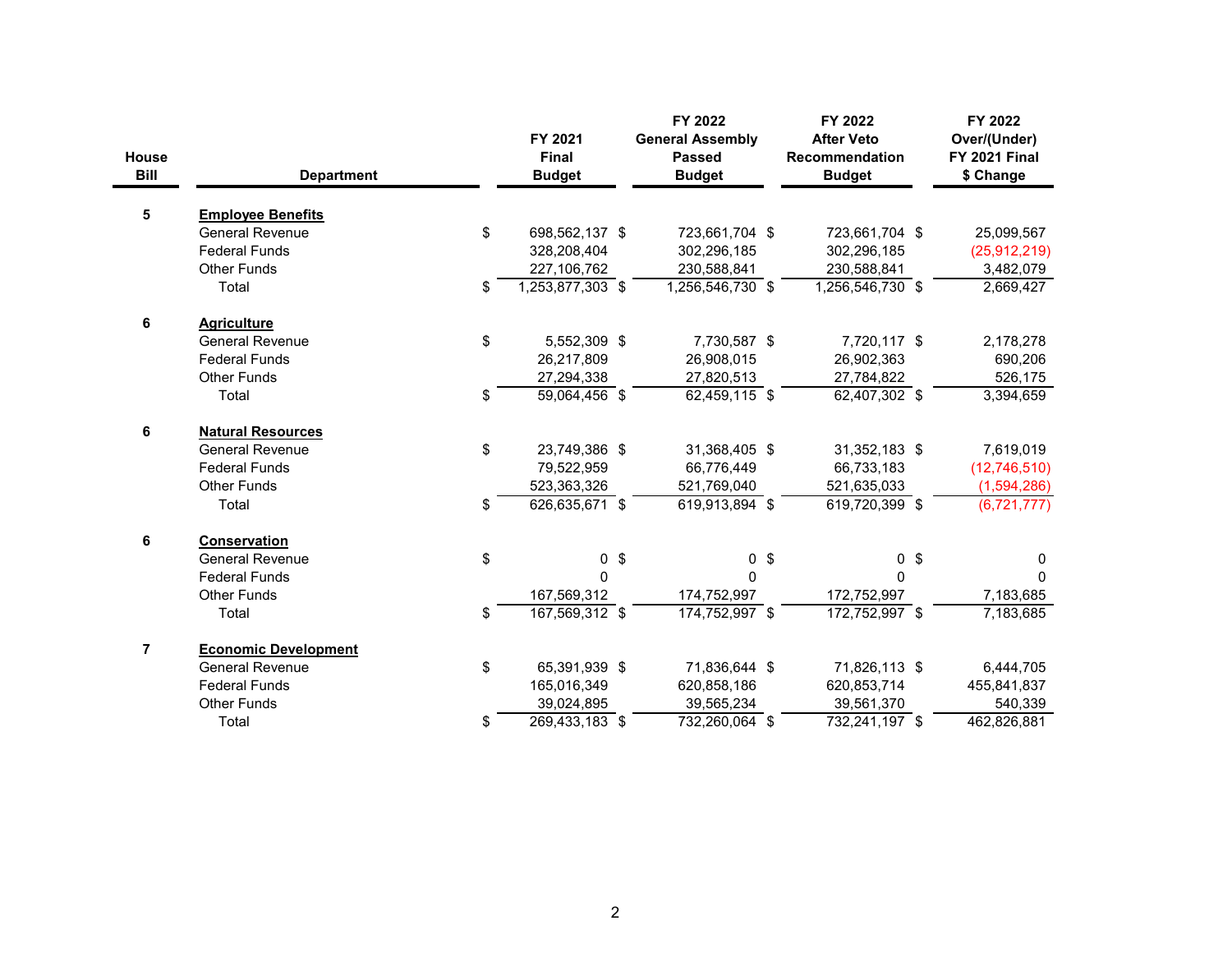| <b>House</b><br><b>Bill</b> | <b>Department</b>                     | FY 2021<br>Final<br><b>Budget</b> | FY 2022<br><b>General Assembly</b><br><b>Passed</b><br><b>Budget</b> | FY 2022<br><b>After Veto</b><br><b>Recommendation</b><br><b>Budget</b> | FY 2022<br>Over/(Under)<br><b>FY 2021 Final</b><br>\$ Change |
|-----------------------------|---------------------------------------|-----------------------------------|----------------------------------------------------------------------|------------------------------------------------------------------------|--------------------------------------------------------------|
| $\overline{7}$              | <b>Commerce and Insurance</b>         |                                   |                                                                      |                                                                        |                                                              |
|                             | <b>General Revenue</b>                | \$<br>1,043,967 \$                | 1,055,961 \$                                                         | 1,053,589 \$                                                           | 11,994                                                       |
|                             | <b>Federal Funds</b>                  | 1,400,000                         | 1,400,000                                                            | 1,400,000                                                              | $\mathbf{0}$                                                 |
|                             | <b>Other Funds</b>                    | 63,087,051                        | 63,730,873                                                           | 63,616,977                                                             | 643,822                                                      |
|                             | Total                                 | \$<br>65,531,018 \$               | 66,186,834 \$                                                        | 66,070,566 \$                                                          | 655,816                                                      |
| $\overline{7}$              | <b>Labor and Industrial Relations</b> |                                   |                                                                      |                                                                        |                                                              |
|                             | <b>General Revenue</b>                | \$<br>2,371,501 \$                | 2,391,588 \$                                                         | 2,388,761 \$                                                           | 20,087                                                       |
|                             | <b>Federal Funds</b>                  | 104,696,538                       | 166,270,102                                                          | 166,203,764                                                            | 61,573,564                                                   |
|                             | <b>Other Funds</b>                    | 133,831,279                       | 129,896,070                                                          | 129,870,113                                                            | (3,935,209)                                                  |
|                             | Total                                 | \$<br>240,899,318 \$              | 298,557,760 \$                                                       | 298,462,638 \$                                                         | 57,658,442                                                   |
| 8                           | <b>Public Safety</b>                  |                                   |                                                                      |                                                                        |                                                              |
|                             | <b>General Revenue</b>                | \$<br>77,148,421 \$               | 88,014,454 \$                                                        | 87,943,467 \$                                                          | 10,866,033                                                   |
|                             | <b>Federal Funds</b>                  | 1,500,004,150                     | 412,732,039                                                          | 412,491,105                                                            | (1,087,272,111)                                              |
|                             | <b>Other Funds</b>                    | 458,045,263                       | 463,110,776                                                          | 462,574,204                                                            | 5,065,513                                                    |
|                             | Total                                 | \$<br>$2,035,197,834$ \$          | 963,857,269 \$                                                       | 963,008,776 \$                                                         | (1,071,340,565)                                              |
| 9                           | <b>Corrections</b>                    |                                   |                                                                      |                                                                        |                                                              |
|                             | <b>General Revenue</b>                | \$<br>710,738,484 \$              | 739,733,125 \$                                                       | 738,722,369 \$                                                         | 28,994,641                                                   |
|                             | <b>Federal Funds</b>                  | 16,464,033                        | 8,495,548                                                            | 8,459,859                                                              | (7,968,485)                                                  |
|                             | <b>Other Funds</b>                    | 76,656,210                        | 75,756,800                                                           | 75,726,497                                                             | (899, 410)                                                   |
|                             | Total                                 | \$<br>803,858,727 \$              | 823,985,473 \$                                                       | 822,908,725 \$                                                         | 20,126,746                                                   |
| 10                          | <b>Mental Health</b>                  |                                   |                                                                      |                                                                        |                                                              |
|                             | <b>General Revenue</b>                | \$<br>938,326,666 \$              | 961,213,629 \$                                                       | 959,722,635 \$                                                         | 22,886,963                                                   |
|                             | <b>Federal Funds</b>                  | 1,478,466,092                     | 1,777,321,254                                                        | 1,777,321,254                                                          | 298,855,162                                                  |
|                             | <b>Other Funds</b>                    | 44,735,131                        | 47,039,475                                                           | 47,037,192                                                             | 2,304,344                                                    |
|                             | Total                                 | \$<br>$2,461,527,889$ \$          | $2,785,574,358$ \$                                                   | $2,784,081,081$ \$                                                     | 324,046,469                                                  |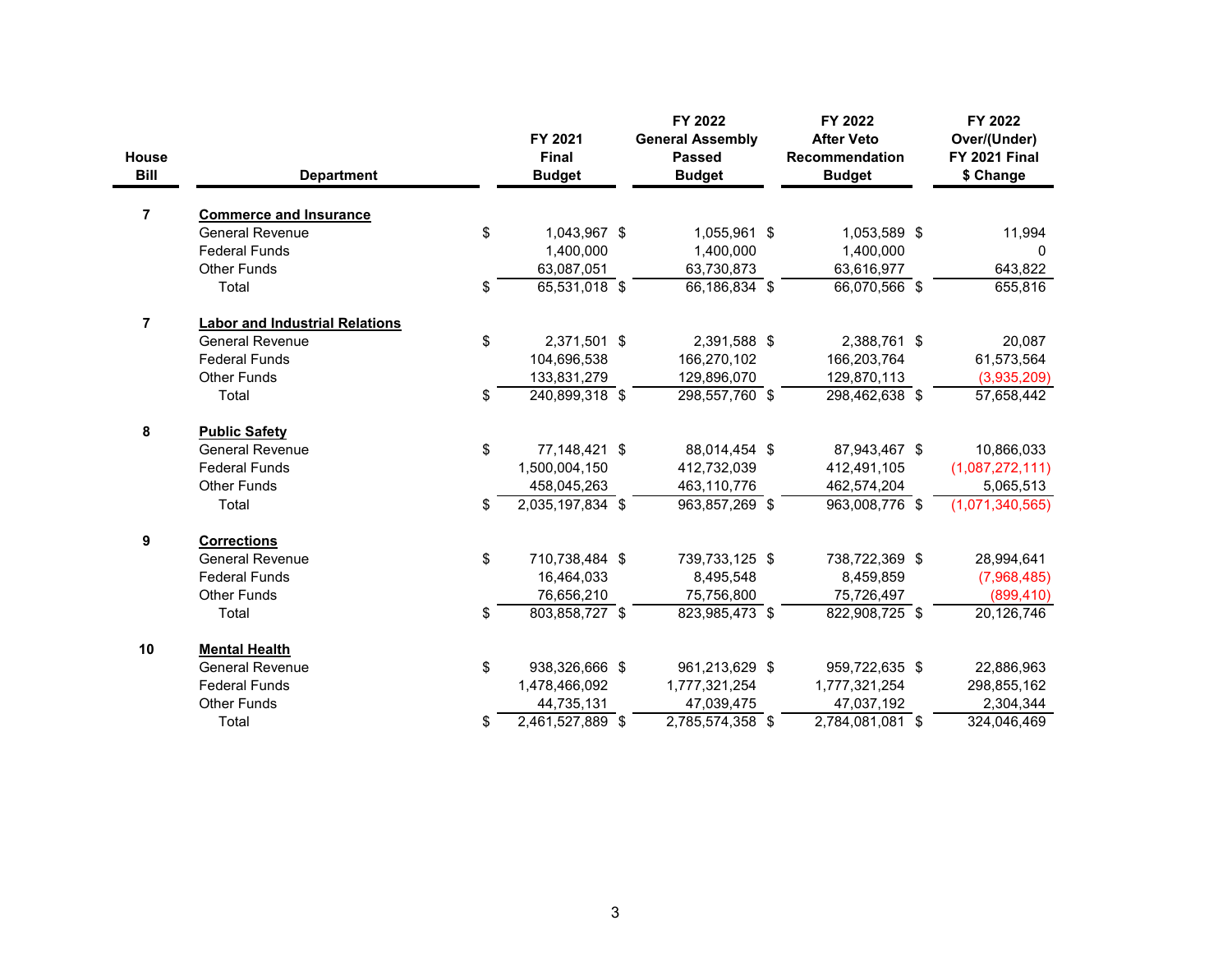| <b>House</b><br><b>Bill</b> | <b>Department</b>                 | FY 2021<br><b>Final</b><br><b>Budget</b> | FY 2022<br><b>General Assembly</b><br><b>Passed</b><br><b>Budget</b> | FY 2022<br><b>After Veto</b><br><b>Recommendation</b><br><b>Budget</b> | FY 2022<br>Over/(Under)<br><b>FY 2021 Final</b><br>\$ Change |
|-----------------------------|-----------------------------------|------------------------------------------|----------------------------------------------------------------------|------------------------------------------------------------------------|--------------------------------------------------------------|
| 10                          | <b>Health and Senior Services</b> |                                          |                                                                      |                                                                        |                                                              |
|                             | <b>General Revenue</b>            | \$<br>391,778,251 \$                     | 412,180,962 \$                                                       | 411,858,534 \$                                                         | 20,402,711                                                   |
|                             | <b>Federal Funds</b>              | 1,319,956,316                            | 1,927,219,242                                                        | 1,900,669,263                                                          | 607,262,926                                                  |
|                             | <b>Other Funds</b>                | 38,881,658                               | 37,812,425                                                           | 37,787,494                                                             | (1,069,233)                                                  |
|                             | Total                             | \$<br>$1,750,616,225$ \$                 | $2,377,212,629$ \$                                                   | $2,350,315,291$ \$                                                     | 626,596,404                                                  |
| 11                          | <b>Social Services</b>            |                                          |                                                                      |                                                                        |                                                              |
|                             | <b>General Revenue</b>            | \$<br>1,892,563,350 \$                   | 1,830,039,266 \$                                                     | 1,827,710,426 \$                                                       | (62, 524, 084)                                               |
|                             | <b>Federal Funds</b>              | 5,401,589,954                            | 5,686,755,352                                                        | 5,635,231,755                                                          | 285,165,398                                                  |
|                             | <b>Other Funds</b>                | 3,339,830,265                            | 3,139,410,772                                                        | 3,139,383,741                                                          | (200, 419, 493)                                              |
|                             | Total                             | \$<br>10,633,983,569 \$                  | 10,656,205,390 \$                                                    | 10,602,325,922 \$                                                      | 22,221,821                                                   |
| 12                          | <b>Elected Officials</b>          |                                          |                                                                      |                                                                        |                                                              |
|                             | <b>General Revenue</b>            | \$<br>65,522,438 \$                      | 79,445,608 \$                                                        | 75,800,608 \$                                                          | 13,923,170                                                   |
|                             | <b>Federal Funds</b>              | 56,471,968                               | 43,000,437                                                           | 43,000,437                                                             | (13, 471, 531)                                               |
|                             | <b>Other Funds</b>                | 81,222,364                               | 79,344,016                                                           | 79,344,016                                                             | (1,878,348)                                                  |
|                             | Total                             | \$<br>$203,216,770$ \$                   | 201,790,061 \$                                                       | $198, 145, 061$ \$                                                     | (1,426,709)                                                  |
| 12                          | <b>Judiciary</b>                  |                                          |                                                                      |                                                                        |                                                              |
|                             | <b>General Revenue</b>            | \$<br>198,305,525 \$                     | 216,831,681 \$                                                       | 216,781,681 \$                                                         | 18,526,156                                                   |
|                             | <b>Federal Funds</b>              | 14,693,065                               | 14,767,438                                                           | 14,767,438                                                             | 74,373                                                       |
|                             | <b>Other Funds</b>                | 15,085,033                               | 15,024,320                                                           | 15,024,320                                                             | (60, 713)                                                    |
|                             | Total                             | \$<br>228,083,623 \$                     | 246,623,439 \$                                                       | 246,573,439 \$                                                         | 18,539,816                                                   |
| 12                          | <b>Public Defender</b>            |                                          |                                                                      |                                                                        |                                                              |
|                             | <b>General Revenue</b>            | \$<br>48,979,427 \$                      | 53,429,206 \$                                                        | 53,429,206 \$                                                          | 4,449,779                                                    |
|                             | <b>Federal Funds</b>              | 625,000                                  | 625,000                                                              | 625,000                                                                | $\Omega$                                                     |
|                             | <b>Other Funds</b>                | 2,735,949                                | 2,748,609                                                            | 2,748,609                                                              | 12,660                                                       |
|                             | Total                             | \$<br>$\overline{52,340,376}$ \$         | $\overline{56,802,815}$ \$                                           | $56,802,815$ \$                                                        | 4,462,439                                                    |